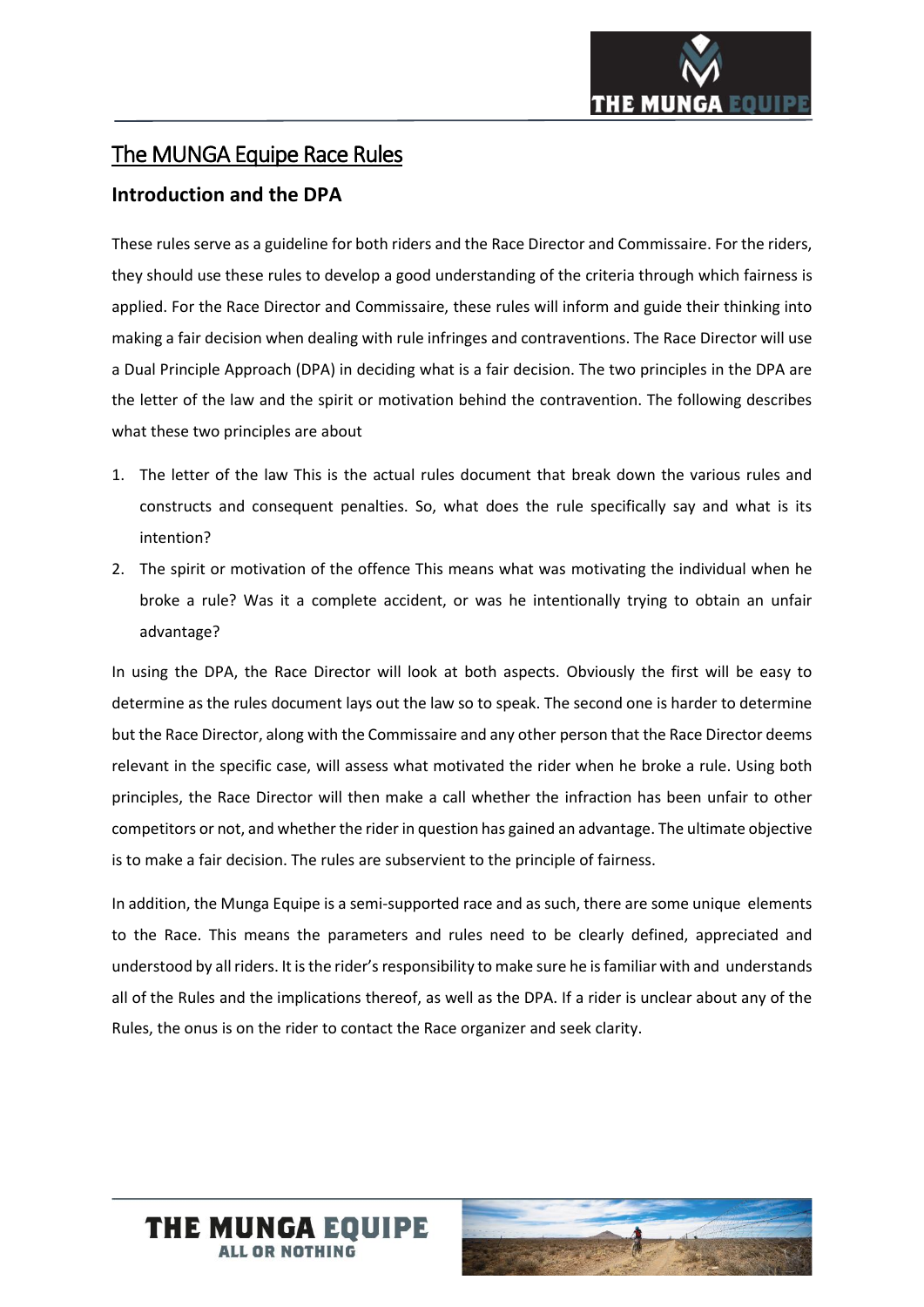

# Contents

| 1  |  |
|----|--|
| 2  |  |
| 3  |  |
| 4  |  |
| 5  |  |
| 6  |  |
| 7  |  |
| 8  |  |
| 9  |  |
| 10 |  |
| 11 |  |
| 12 |  |
| 13 |  |
| 14 |  |
|    |  |
| 15 |  |
| 16 |  |
| 17 |  |
| 18 |  |
| 19 |  |
| 20 |  |
| 21 |  |
| 22 |  |
| 23 |  |
| 24 |  |
| 25 |  |
| 26 |  |
| 27 |  |

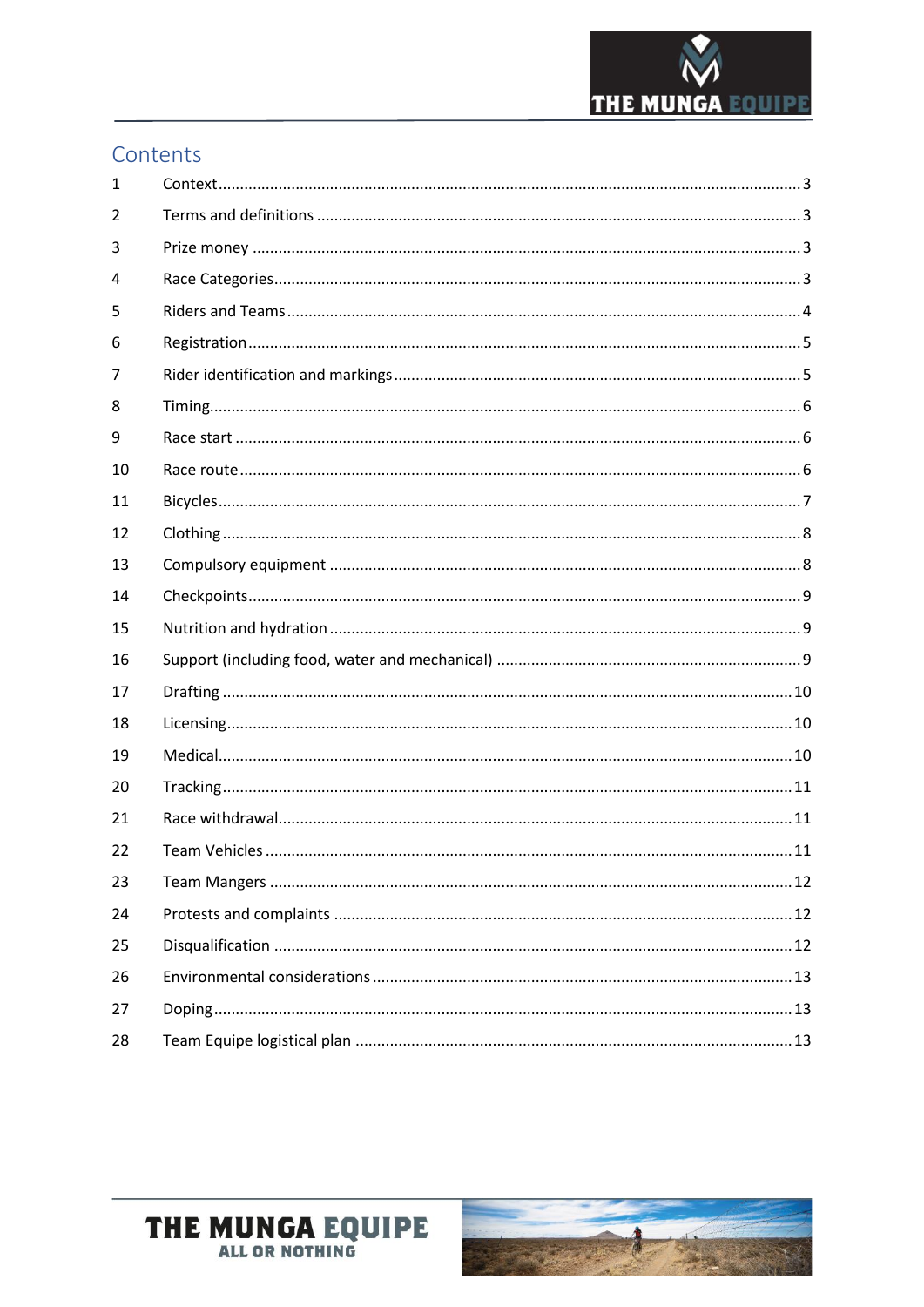

## <span id="page-2-0"></span>1 Context

- 1.1 These Rules are specific and particular to the Race and are to be read together with the Terms and Conditions and the Indemnity, signed by the rider on registration.
- 1.2 The Rules are the complete set of Rules applicable to the Race.
- 1.3 Failure of a rider to comply with any of the Rules may result in a penalty, which may include, in the discretion of the Race organizer and CSA Commissaire , a warning and/or disqualification.
- 1.4 It is the Race organizer's right to amend and update the Rules as and when deemed necessary. The version of the Rules in force at the start of the Race is the version applicable to the Race for its entire duration.
- 1.5 The interpretation of any Rule by the Chief Commissaire appointed by the CSA and the Race organizer acting jointly, will be final and binding on all Race participants.

## <span id="page-2-1"></span>2 Terms and definitions

For the purposes of the Rules, the following terms shall have the meanings set out below

- 2.1 "Bicycle" means a vehicle with two wheels of equal diameter. The front wheel shall be steerable; the rear wheel shall be driven through a system comprising pedals and a chain. (UCI)
- 2.2 "CSA" means Cycling South Africa.
- 2.3 "Cut-off Time" means 5 (five) days after the Race start, being a total of 120 (one hundred and twenty) hours. The Cut-off Time for the 2021 Race will be at 6am on the 6th of December 2021.
- 2.4 "Race" means the Munga Equipe single stage mountain bicycle race.
- 2.5 "Rules" means the rules in force at the start of the Race.
- 2.6 Unless it appears otherwise from the context, words importing any one gender shall include the other and words importing the singular shall include the plural and vice versa.
- 2.7 Where figures are referred to in numerals and in words, if there is a conflict between the two, the words shall prevail.
- 2.8 The headings of clauses are used for reference purposes only and are not in any way to be deemed to explain, modify, amplify or aid in the interpretation of these Rules.

#### <span id="page-2-2"></span>3 Prize money

There is no prize money in the Munga Equipe. Teams will race for the privilege of winning the Baton Rouge.

## <span id="page-2-3"></span>4 Race Categories

There is only one race category in Munga Equipe, and that is the Team Category. Teams need to be made up of five riders. They can be mixed teams of males and females.



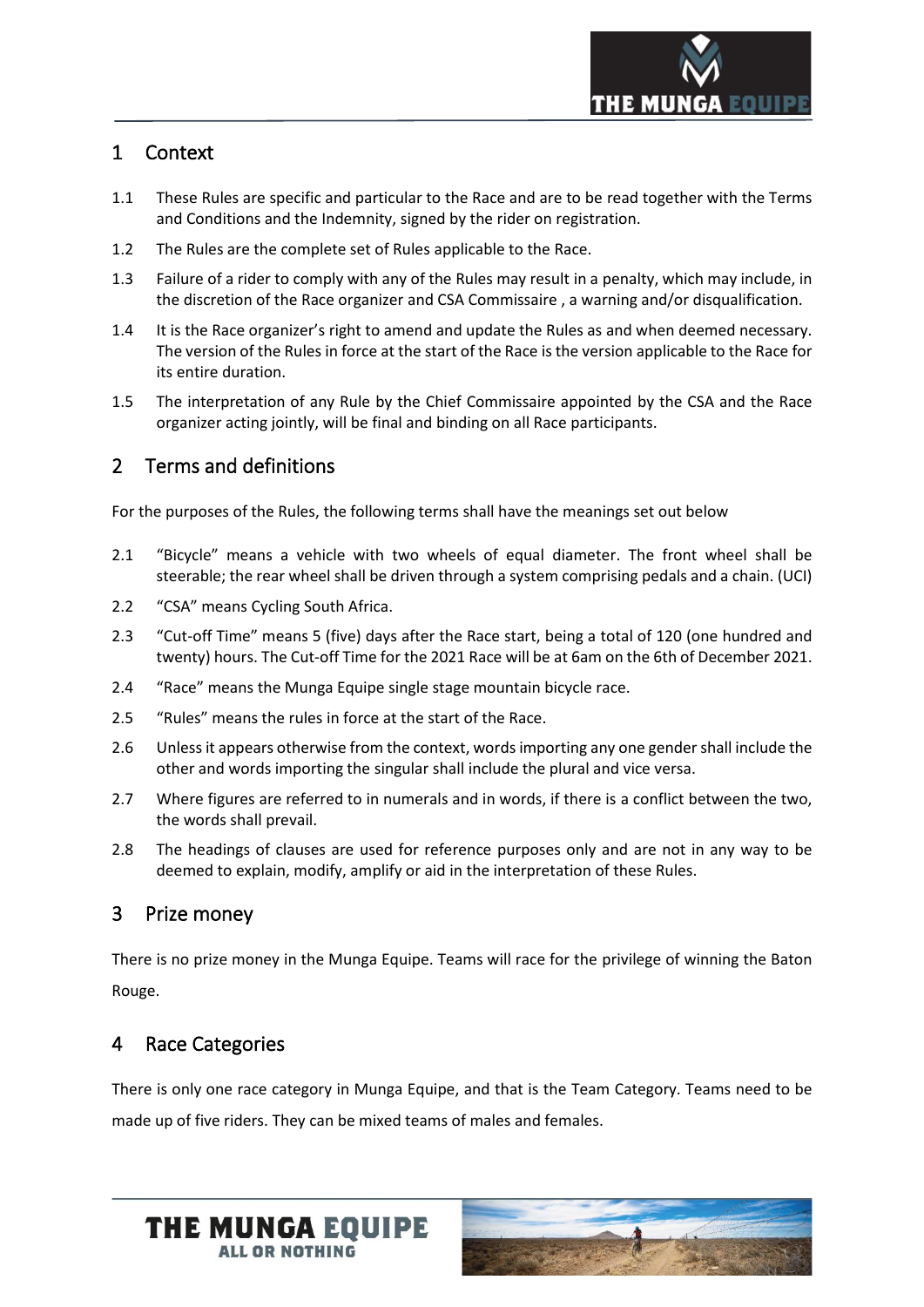

### <span id="page-3-0"></span>5 Riders and Teams

- 5.1 All riders that take part in the Race agree to be bound by the Rules and the Terms and Conditions of the Race. Riders who do not agree to the aforesaid may not participate in the Race.
- 5.2 Riders may only enter the race as part of a team of five riders.
- 5.3 In order for a team to be classified as finishing the Race, the full team, whether that is two, three, four or five riders, must each complete the full distance of their respective legs, as well as ride the final leg, from RV5 to the finish all together as a team, and cross the finish line within the cut-off period.
- 5.4 Only teams that finish the Race are eligible for the Baton Rouge.
- 5.5 Teams may cross the finish line on foot provided that they have their complete bicycles with them, which includes both wheels.
- 5.6 Riders may carry clothing, bicycle equipment, sports products and nutrition ("equipment") with them, provided it is legal. The Race organizer reserves the right to confiscate equipment that they, in
- 5.7 their sole discretion, deem to be illegal or inappropriate for a Race of this nature.
- 5.8 Each rider must use his physical power to power his bicycle forward.
- 5.9 Riders may not use any motorized form of power to move them forward along the Race route.
- 5.10 Every rider has to sign out at the race village where he will hand over his team baton to his teammate.
- 5.11 Every rider has to sign in at either the start of the race, or the race village where they will receive their teammates baton.
- 5.12 No towing of any form is allowed.
- 5.13 A rider may not give his bicycle frame to another rider.
- 5.14 Riders can stop for as long as they choose at their final race village, in other words, the race village where they are handing over their baton, as long as they are at RV5 in time to receive the final rider and proceed to the finish as a complete team. \*Please see addendum document with suggested logistical plan.
- 5.15 The Race cut off is 120 (one hundred and twenty) hours i.e., 5 (five) days after the start gun goes off for the Race. Those riders that are still out in the field after the cut off time will be collected together with their bicycles and equipment in sweeper vehicles and transported to the next race station along the route. From this race station transportation will be at the rider's own cost.
- 5.16 The minimum age of a rider is eighteen years old on or before the date on which the Race begins.
- 5.17 The Race organizers shall implement cut-off points along the route which points must be reached by the riders within specific times. It is the Race Directors discretion whether or not he wants to enforce these cut-offs. These cut-offs and times shall be as follows
	- RV1: 12pm Thursday
	- RV2: 12pm Friday
	- RV3: 12pm Saturday



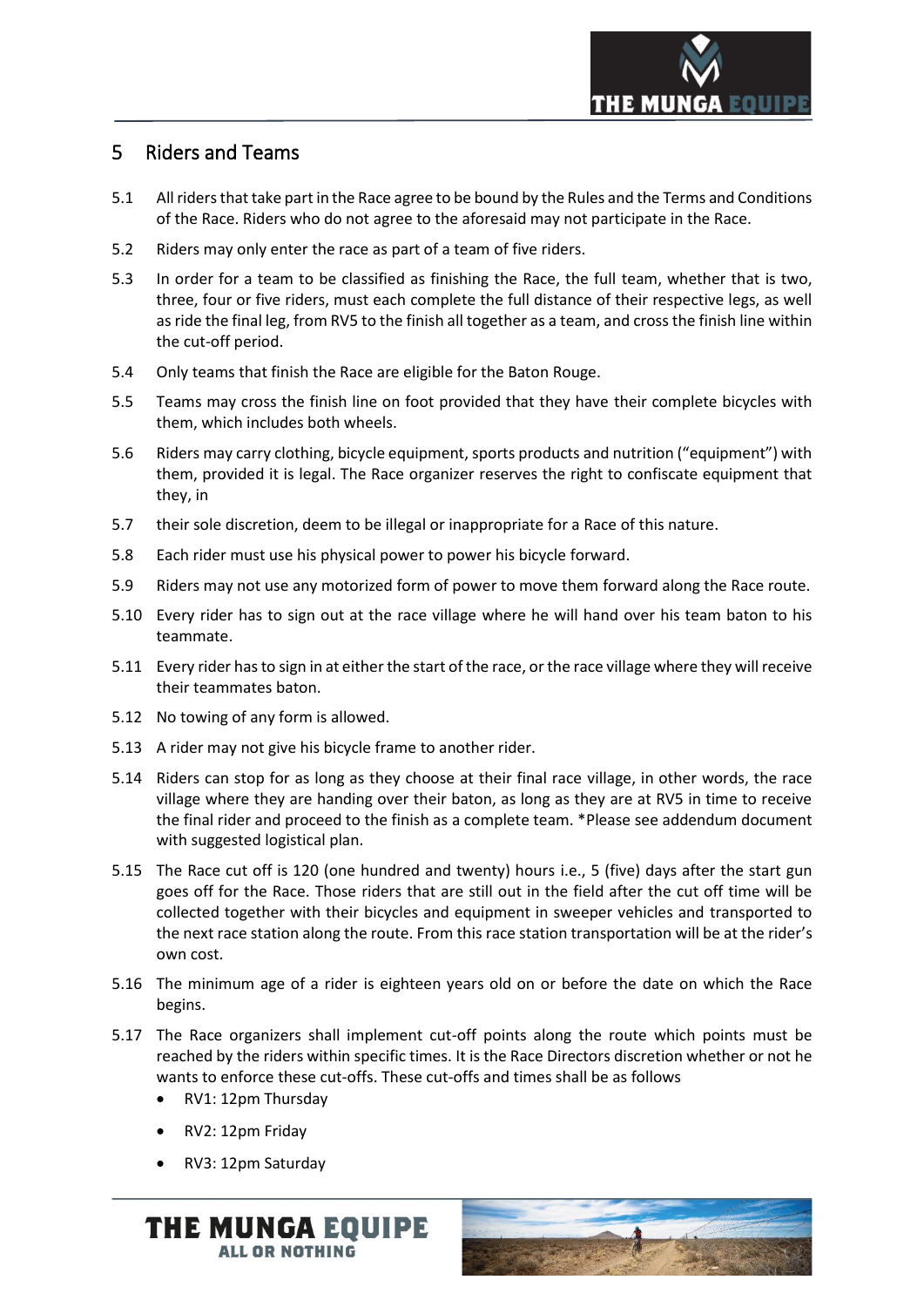

- RV4: 11am Sunday
- WP9: 3pm Sunday
- RV5: 8am Monday

The cut-offs will be strictly enforced with zero grace period at each RV. The cut-off implies you must have signed out on the RV lead sheet and are out of the door by the cut-off time. While there is no sign in sheet at WP9, if you are not out by 3pm on Sunday you have missed the cut! If you miss the cut-off, you are out of the race!

#### <span id="page-4-0"></span>6 Registration

- 6.1 Race registration will take place at the start venue at a specific time and place as revealed in the Race Prep documents sent to riders.
- 6.2 The exact location will be publicly revealed at the discretion of the race organiser, but no later than one week before the start of the race.
- 6.3 Riders must report for registration at the published time in possession of a photo ID and a valid CSA racing license or their national federation equivalent.

## <span id="page-4-1"></span>7 Rider identification and markings

- 7.1 Rider identification and marking will be at the discretion of the Race Director. If he decides riders need to wear such, then the following will apply
- 7.2 All riders must always display their race numbers on the front of their bicycles.
- 7.3 A rider found without a number will be given a warning.
- 7.4 A rider is allowed two number warnings.
- 7.5 A third number warning will result in a disqualification of the rider.
- 7.6 Riders can use any sponsor logos on their clothing or bicycle as long as it does not cover their Race number.



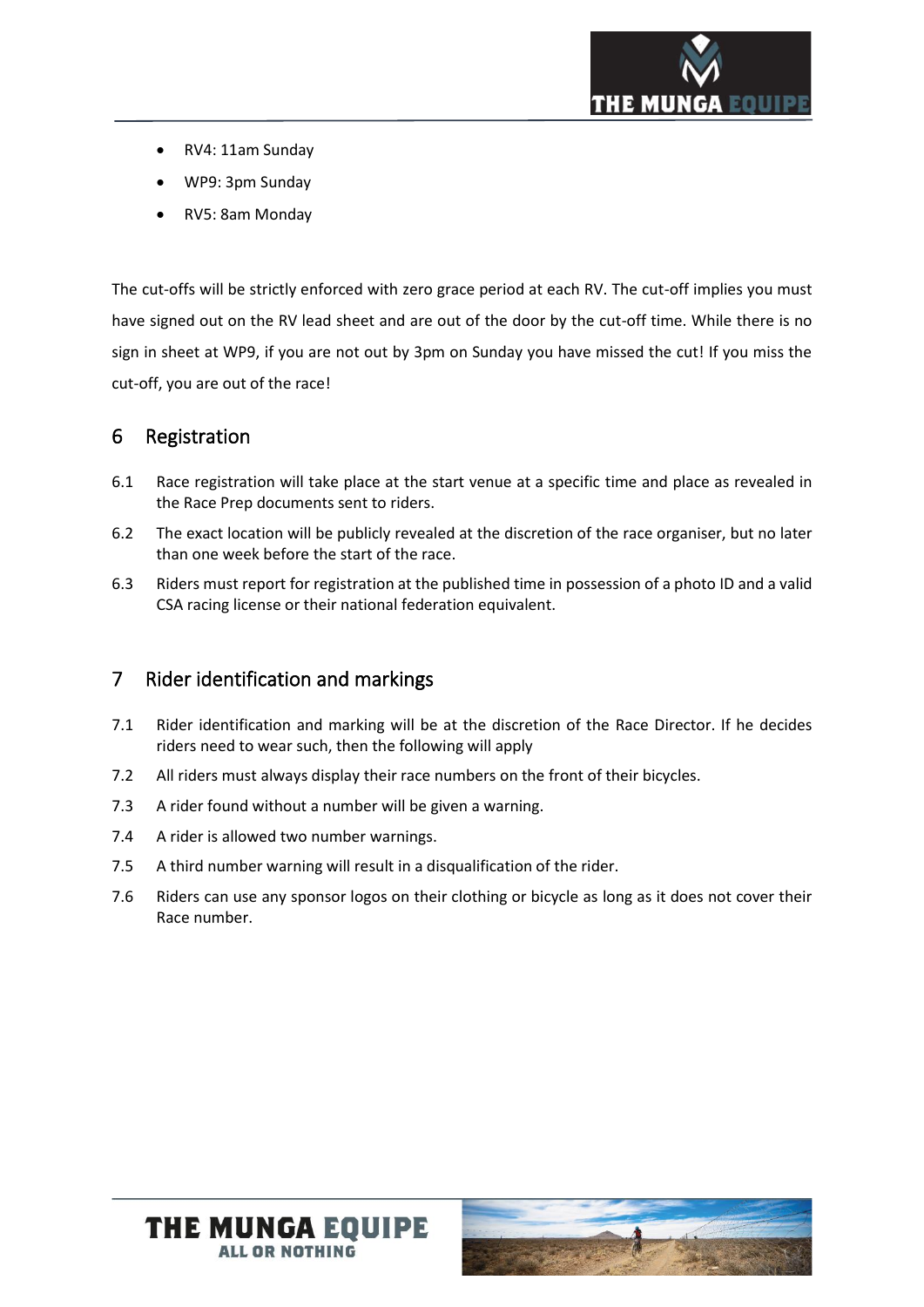

## <span id="page-5-0"></span>8 Timing

- 8.1 Once the Race starts the Race clock begins and will not stop until the Cut-off Time five days (120 hours) later.
- 8.2 Each rider will carry a working tracker for the duration of the Race. These will be loaded with AAA batteries that should be sufficient for the duration of the race. If a tracker shows low levels, the Race Village lead will swop out the device batteries.
- 8.3 No rider may swop a tracker with another rider under any circumstance whatsoever, except with his teammate at the race village.
- 8.4 Each rider is allowed to carry only one tracker.
- 8.5 Each team will only be allocated one tracker.
- 8.6 When a rider gets to his final race village, he must hand over his tracker to his teammate. This is critical, as the next rider can only leave the race village once they are in possession of the team tracker.

### <span id="page-5-1"></span>9 Race start

- 9.1 The Race start chute will open one hour before the start of the
- 9.2 Race unless communicated otherwise.
- 9.3 There is no staggered or seeded start. All riders will start in the same chute and batch at the same time.
- 9.4 The start chute will close twenty minutes before the Race start.
- 9.5 Riders must enter the start chute with their own bicycles.
- 9.6 No rider is allowed to start late without approval of the Race organizer.
- <span id="page-5-2"></span>9.7 Any rider who cannot make the start must report to the Race organizer immediately.

## 10 Race route

- 10.1 All riders have to follow the designated Race route and may not deviate therefrom in any circumstances whatsoever.
- 10.2 If a rider inadvertently leaves the Race route, he has to return to the Race route at the same point at which he left it.
- 10.3 No rider shall trespass at any time on land which is not open to the public.
- 10.4 Riders may backtrack if they choose provided, they are considerate of other riders.
- 10.5 Any walking, running or riding which is carried out without the intention of directly re-joining the route, or any other activity in breach of the Rules, which takes place outside of the marked route, is not permitted.
- 10.6 The Race route will be made available to the riders in GPS format at a time decided on by the race director.
- 10.7 Parts of the race route may be marked.



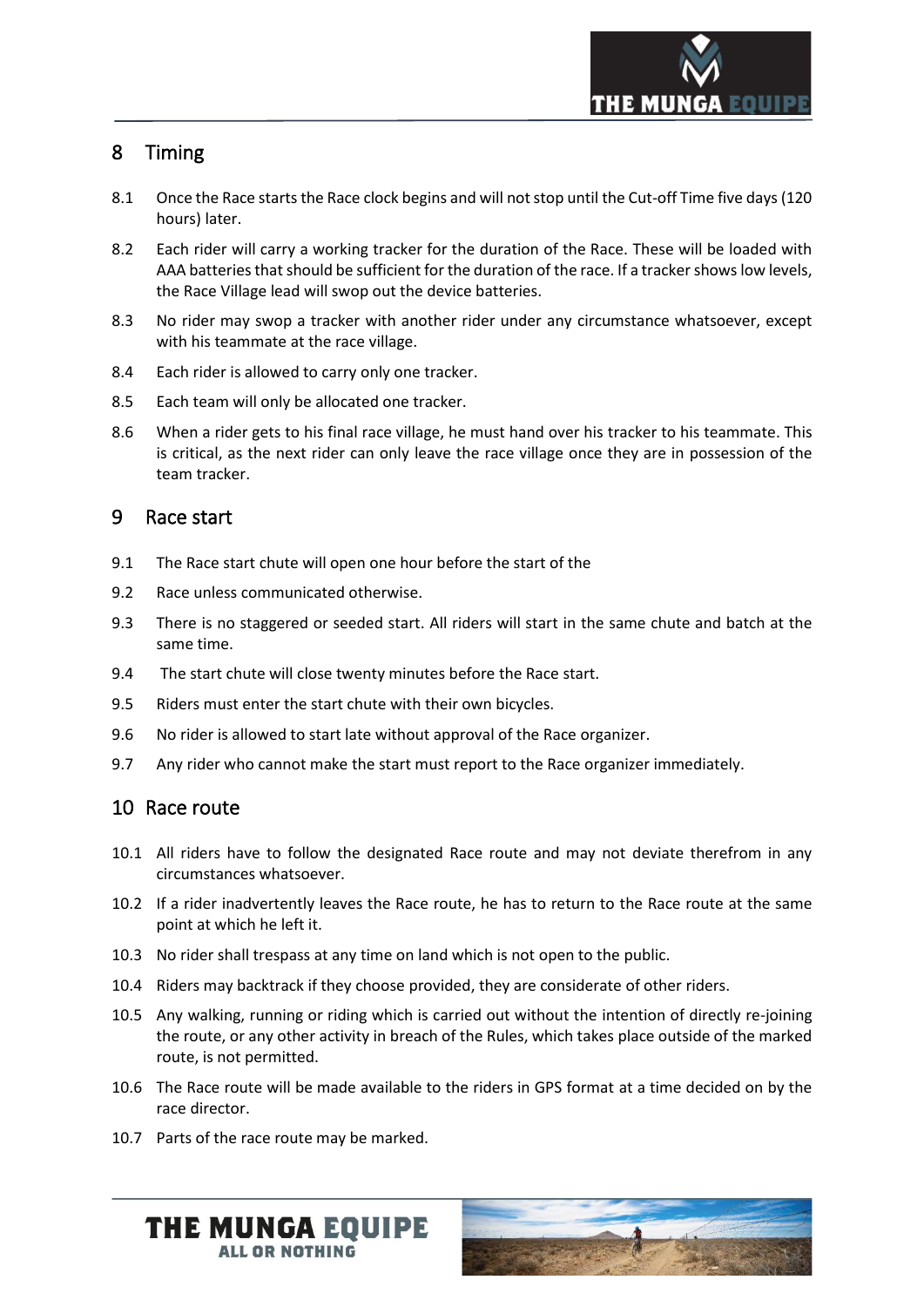

- 10.8 The Race route and distance may vary from the published distance or route and no rider shall have any claim against the Race organizer arising therefrom.
- 10.9 No short cuts are permitted.
- 10.10 Riders still in the race may never be in, on or attached, in any form or manner, to a motorized vehicle. The exception is once you have reached your race village and handed over your baton, you may climb into your team vehicle and drive to RV5 for the final leg.
- 10.11 The Race organizer has the right to change the route at any time if it is deemed necessary.
- 10.12 Parts of the Race will take place on public roads.
- 10.13 These roads will not be closed to public traffic and as such, normal traffic regulations must be observed at all times during the Race. This means riding on the left-hand side of the road and obeying all the rules of the road.
- 10.14 The instructions of marshals along the route must be strictly adhered to at all times. Failure to do so may result in a warning or a disqualification

### <span id="page-6-0"></span>11 Bicycles

- 11.1 Riders may use any type of mountain bicycle provided it is in good working order and race ready prior to the start of the Race.
- 11.2 Riders may not use a tandem mountain bicycle.
- 11.3 Riders may use a cyclo-cross bicycle.
- 11.4 Riders may not use an E-Bike in the team event
- 11.5 Riders may only use one bicycle on their respective leg of the race. The bicycle on which the rider starts the leg is the same bicycle on which the rider is to finish the leg. However, a team may use the same bicycle for all riders. In other words, if it is logistically easier for the team to only use one bicycle, a rider may hand over his bicycle to his teammate once he signs out at a race village.
- 11.6 For purposes of the Race, a bicycle constitutes the frame. Riders may replace any part of the bicycle other than the frame. This includes wheels, rims and brakes.
- 11.7 Riders may use any form of GPS or bicycle computer.
- 11.8 All bicycles must at all times be marked with official Race boards.
- 11.9 Bicycles are only allowed to be propelled by a chain set and the rider's physical power. No other form of assistance is permitted, including but not limited to a motor, a windsock or otherwise.
- 11.10 It is the rider's responsibility to ensure his bicycle is adequately marked with the appropriate boards. No unmarked bicycle will be allowed onto the start line.
- 11.11 Each rider is responsible for the maintenance and repair of his own bicycle for the duration of the Race but is allowed to make use of the Bike Stations and mechanics at all Race Villages.

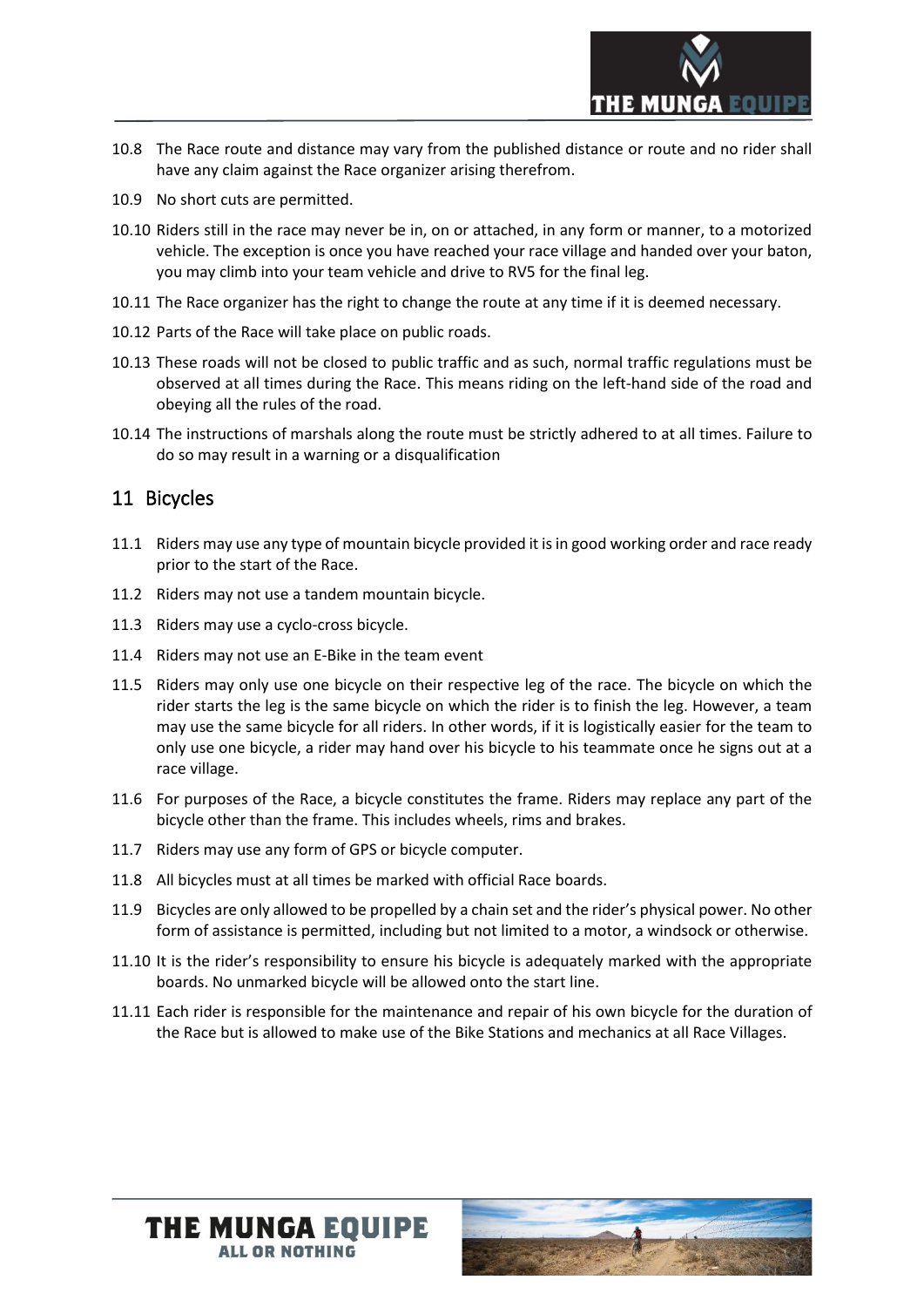

## <span id="page-7-0"></span>12 Clothing

- 12.1 All riders must ride the entire leg with a helmet. Helmets may only be removed once the rider has dismounted his bicycle.
- 12.2 A helmet must comply with the international 'ANSI' standards.
- 12.3 It is the rider's responsibility to make sure his helmet is compliant with 'ANSI' standards.
- 12.4 A rider found during the Race outside of the stations or waterpoints on his bicycle without a helmet will be disqualified.
- 12.5 Helmets must be securely fastened with a chin strap at all times when a rider is mounted on their bicycle.

## <span id="page-7-1"></span>13 Compulsory equipment

The nature of the Munga Equipe race makes it impractical to always enforce rules listed below in this section. Thus, expect a random, compulsory equipment check somewhere along the route. If a rider chooses to leave something behind or loses an item on the checklist during the race, it is the rider's responsibility to either go without it or replace it. In the opinion of the Race Director, such a rider will be at a disadvantage. However, by entering the Munga Equipe, the rider declares he is an adult, and we will treat him as such. Lastly, the baton is crucial. Lose this and it's an instant DQ from the Baton Rouge!

- 13.1 Every rider has to carry a space blanket.
- 13.2 Every rider must have the capacity to carry at least 2.5 litres of water.
- 13.3 Every rider must carry a fully charged mobile phone.
- 13.4 Every rider must carry a tracker.
- 13.5 Every rider must carry a working light on the front as well as the rear of his bicycle.
- 13.6 Every rider must carry a working GPS unit.
- 13.7 Every rider must carry a baton. This has to be handed over to the next rider once he signs out at a RV.
- 13.8 Once a complete team leaves RV5 for the finish, all the above items are still individually compulsory.
- 13.9 \*Note if a rider withdraws from a section, the team vehicle has to ensure the team's baton is taken to the next RV so that the team is still in contention as per rule 22.Start times and seeding
- 13.10 The start time for the Race will be confirmed at the Race briefing, but will likely be 6am, so a full six hours before the Munga race.
- 13.11 There is no seeding, and all competitors will start at the same time together.
- 13.12 Any rider that misses the Race start can start later but no later than one hour after the official start time and only with approval of the Race organizer.



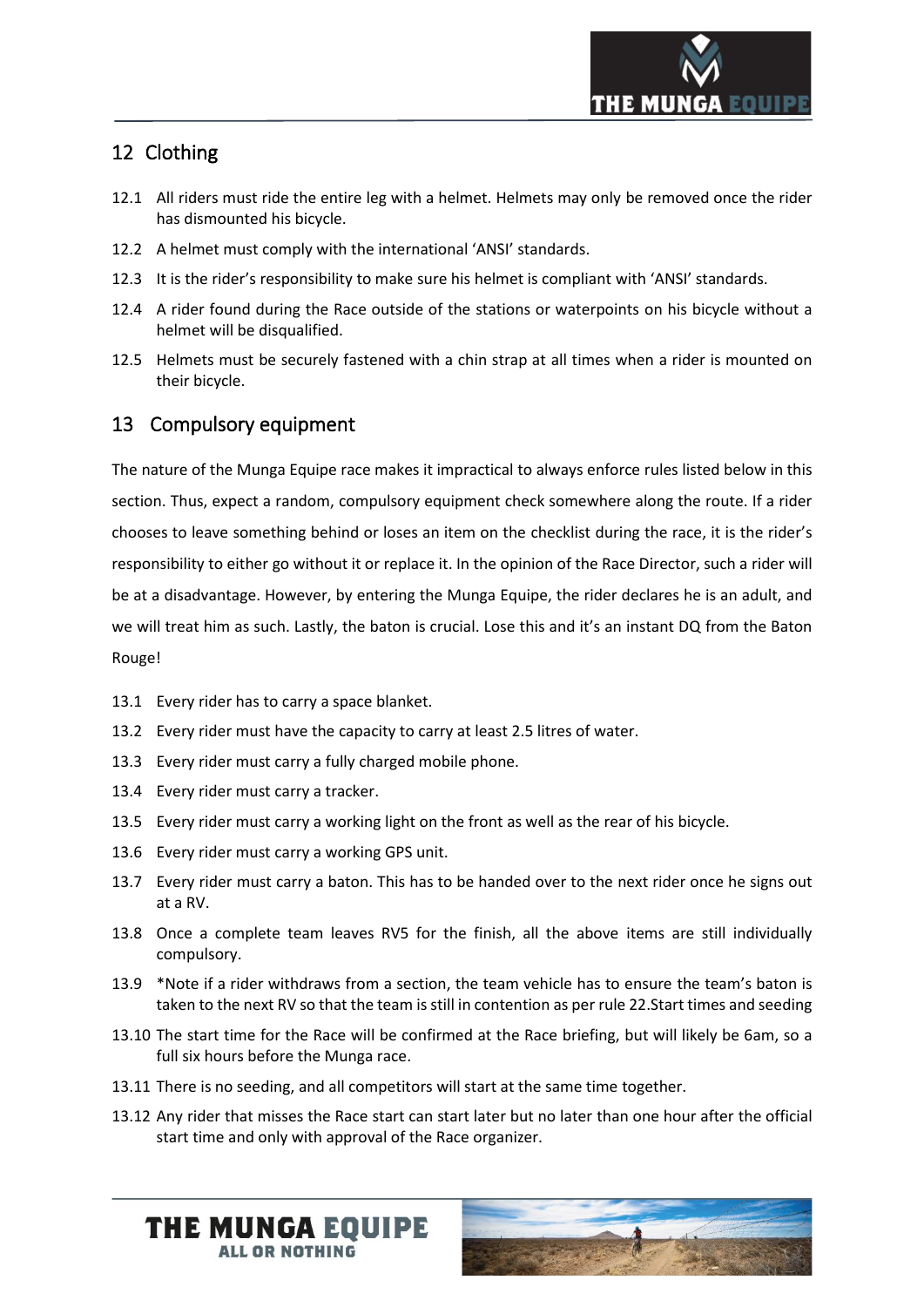

13.13 Once a rider reaches a race village and signs in, there is no minimum wait time for his teammate to depart. They can start as soon as they have taken possession of your team tracker and baton.

## <span id="page-8-0"></span>14 Checkpoints

- 14.1 There are five race villages along the route. These will also serve as checkpoints.
- 14.2 It is compulsory for each rider to sign out at their final race village checkpoint.
- 14.3 It is compulsory for each rider to sign in at their race village checkpoint before taking possession of the team tracker and baton.
- 14.4 If a rider is not planning to stop at a checkpoint, he must still sign in and out. In other words, a team of two, three or four riders where one rider is riding more than one leg.
- 14.5 Aside from the five race village checkpoints, hidden checkpoints may also form part of the Race.
- 14.6 The location of these hidden checkpoints will not be published but the Rules applying to the five official race villages will apply to the hidden checkpoints mutatis mutandis.

## <span id="page-8-1"></span>15 Nutrition and hydration

- 15.1 The five race villages will provide adequate food and drinks to the riders.
- 15.2 These five villages will be situated approximately 175 to 220 kms apart.
- 15.3 The Race organizer reserves the right to change the location and distance of these five race villages.
- 15.4 In addition to the above five villages, the Race will have ten official water points along the route.
- 15.5 These water points will be situated approximately 60 to 90kms from either another waterpoint or race village.
- 15.6 Only liquids and race type snacks will be available at these points. No excessive use of water other than for drinking will be permitted at these water points.
- 15.7 It is the rider's responsibility to ensure they carry enough food and water between these checkpoints and water stations.

## <span id="page-8-2"></span>16 Support (including food, water and mechanical)

- 16.1 Each of the five race villages will have food and drinks available 24 hours a day after the start of the Race. This support will end at the cut off time for each race village. Important, refer to 28.4 for more details on this
- 16.2 Each village will have sleep and shower facilitates available 24 hours a day from the start of the Race.
- 16.3 Each village will have a mechanical bay available 24 hours a day from the start of the Race.
- 16.4 Riders may not receive any kind of pre-arranged assistance orsupport along the route, including at any of the five race villages. This includes water bottles and snacks.
- 16.5 For purposes of these Rules, "pre-arranged" means that a rider has arranged to receive something along the route that no other competitor would have access to.
- 16.6 In the five race villages, riders may receive Race-supplied support only.

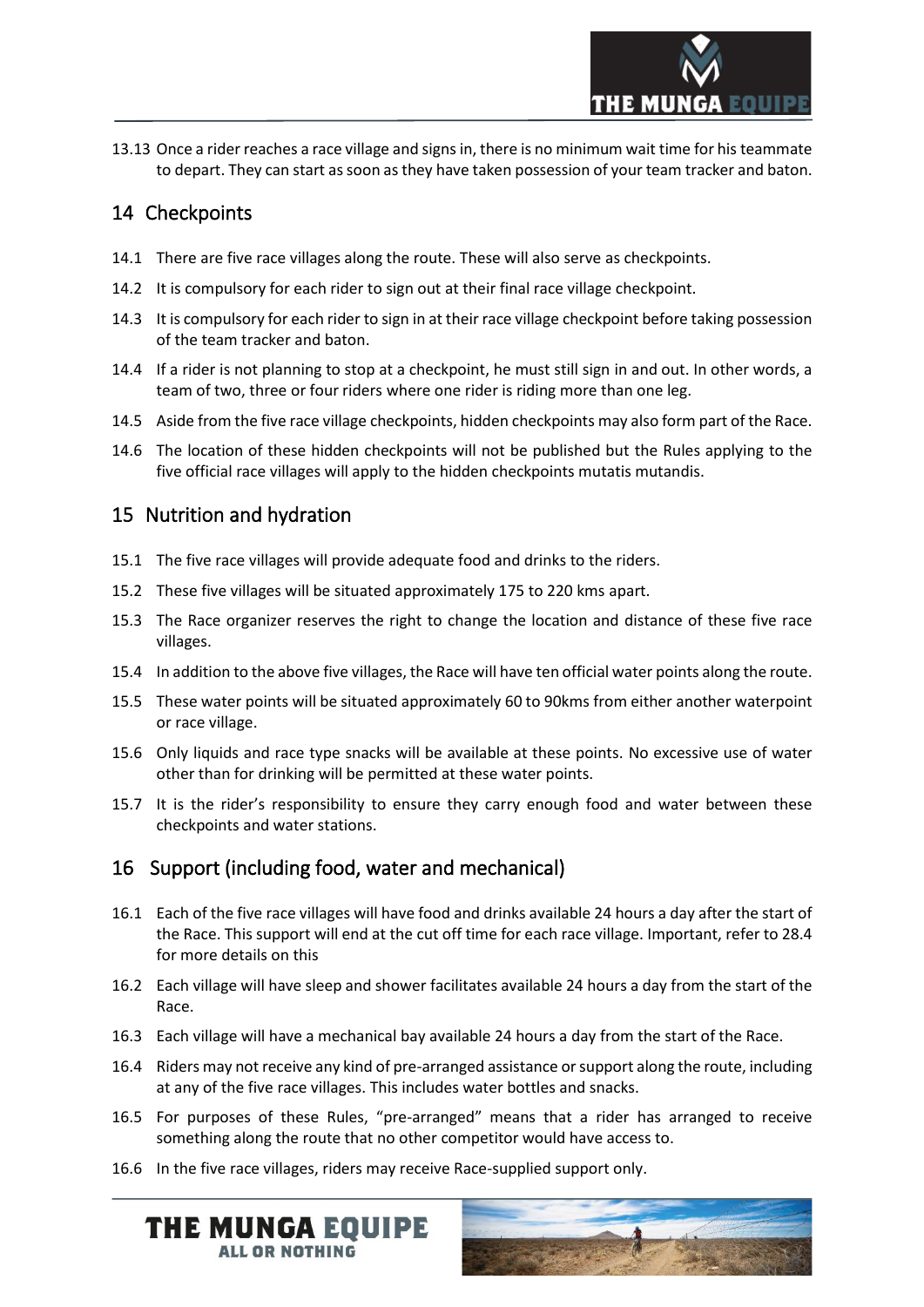

- 16.7 Riders will have access to bike mechanics and mechanical supplies in the five race villages.
- 16.8 Riders may carry whatever mechanical spares they feel they need in order to carry out their own repairs on route outside of the race village.
- 16.9 Other than the five race villages, the route may also run through towns. Riders may, within the ambit of these Rules, use what is commercially available in these towns.
- 16.10 Riders may buy food and drink in these towns.
- 16.11 Riders may sleep in these towns.
- 16.12 Riders may use any commercial bicycle shop in these towns.
- 16.13 Riders may not receive any physical help or support from friends or family in these towns.
- 16.14 Riders may receive emotional and psychological support in the form of encouragement from friends and family in these towns and in the five towns where the Race Villages are located.
- 16.15 No family member or friend will have access to the actual Race Village guesthouse or hotel etc, nor will they have access to any of the Water Points. We cannot stop them from coming into the towns where the RVs are located, but they will not be allowed to enter the RV station itself. Any rider friend or family member found inside the RVs or WPS will be kindly asked to leave, and their corresponding rider will receive a time penalty. The exception to this is the team vehicle. A rider may only access the team vehicle once they have signed out at the race village.
- 16.16 Riders may receive any form of assistance from any other rider in the Race both in and out of the race villages and anywhere along the route.
- <span id="page-9-0"></span>16.17 Riders may not exchange bicycles with other riders, except as per rule 12

## 17 Drafting

- 17.1 Drafting is allowed. It is your choice if you want to keep up with the rider in front of you
- <span id="page-9-1"></span>17.2 No rider will be allowed to draft behind any vehicle of any sort at any time during the Race.

## 18 Licensing

- 18.1 The Race is a CSA sanctioned event. As such, all riders must be a member of CSA for the calendar year in which the Race takes place.
- 18.2 Riders have the option of purchasing a day license for every day of participation in the Race. The fees are set by CSA and will be communicated to Riders closer to the event
- 18.3 For the licensing process and relevant fees, see the following CSA link http//csams.cyclingsa.com/about.aspx.

## <span id="page-9-2"></span>19 Medical

- 19.1 The Race is not simply an ordinary mountain bicycle race, it is arguably one of the toughest races in the world and will place enormous physiological and mental stress on each rider's body. As such, the Race medical team reserves the right to withdraw any rider from the Race if, in their opinion, it is deemed necessary.
- 19.2 A rider who has withdrawn from the Race will have no claim whatsoever against the Race organizer, its affiliates or any of its sub-contractors arising therefrom.

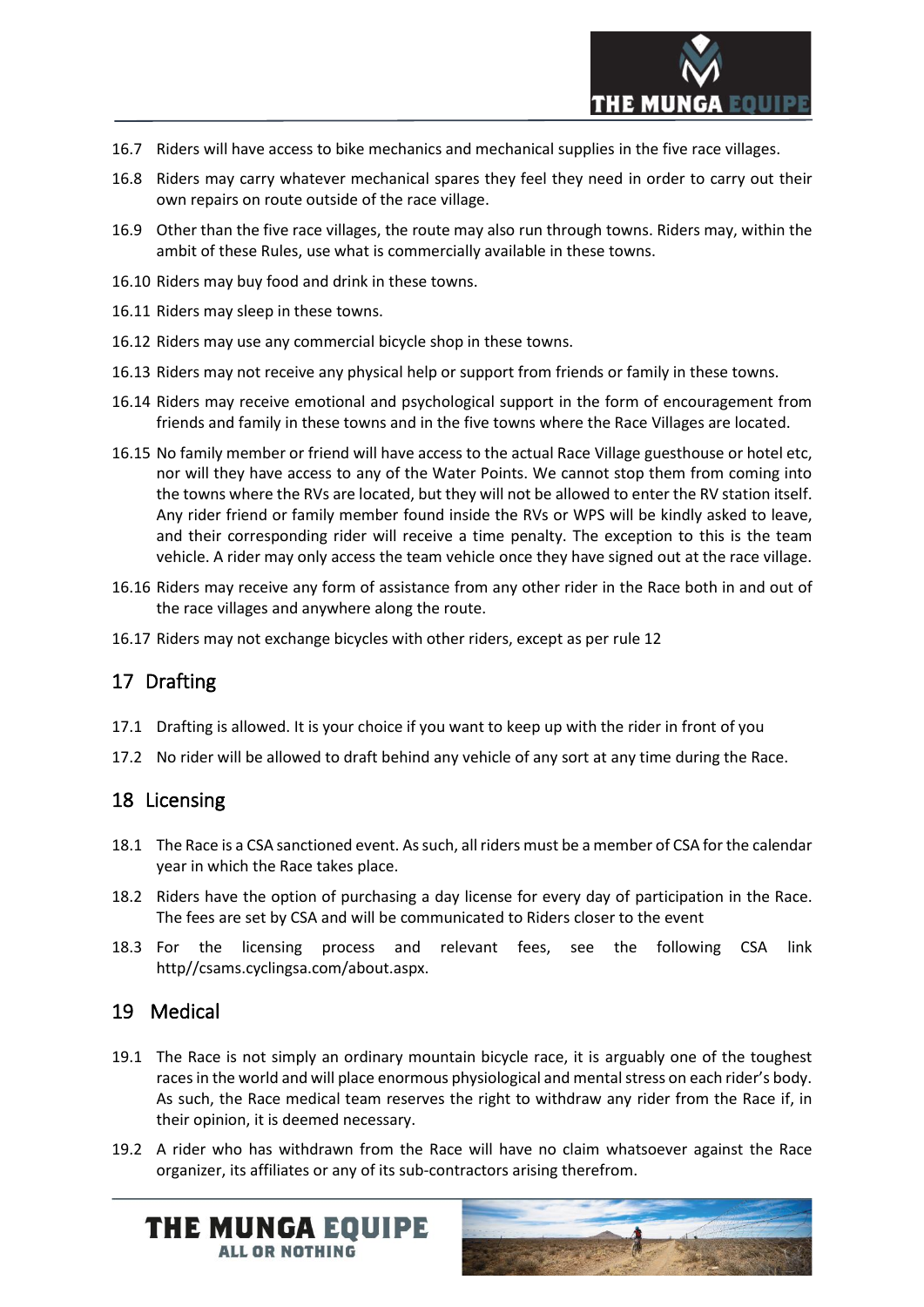

- 19.3 It is the rider's responsibility to make sure he is in good health and adequately trained for the Race.
- 19.4 All riders must have completed a Race medical form and have it signed by a licensed medical practitioner no sooner than six months prior to Race registration. A rider may not participate in the Race if this form has not been signed thereby confirming that he is sufficiently well adapted and prepared for a Race of this nature.
- 19.5 It is the riders responsibility to carry at all times the pre-supplied 1st Aid kit and be knowledgeable in its effective use.
- 19.6 Safety is your responsibility. Do not expect to see medical support on route between the Race Villages. Medical support will be based primarily at the Race Villages and will respond to trauma on route as soon as is possible.

### <span id="page-10-0"></span>20 Tracking

- 20.1 Every rider has to carry a Munga issued tracking device.
- 20.2 It is the rider's responsibility to ensure his tracking device is always on and in working order.
- 20.3 A rider has to hand over their tracker to their teammate when signing out at a race village.
- 20.4 If a rider loses their tracking device, they will be liable for the replacement cost. Approximately R2000.

### <span id="page-10-1"></span>21 Race withdrawal

- 21.1 If a rider elects to withdraw from the Race due to medical reasons and is unable to continue to a race village, the rider must notify either the Race organizer or someone from the medical team and a vehicle will be dispatched to collect the rider and transport him to the nearest Race Village down route (in the direction of the race finish). This vehicle will only carry the rider requiring medical attention.
- 21.2 If a rider wishes to withdraw from the Race for reasons other than medical, he can only make this decision at a Race station.
- 21.3 If a rider withdraws from the race, his team will no longer be eligible for the Baton Rouge, but they may continue to race.
- 21.4 The withdrawn rider may elect to join the team from RV5 to the finish, but the team will still not be eligible for the Baton Rouge. This rider will have to make use of the team vehicle for transport to RV5.
- 21.5 In the event that all teams in Munga Equipe have a rider withdrawing, the Baton Rouge will be awarded to the fastest team to reach the finish line. Thus, it is imperative that each team still has their baton.

## <span id="page-10-2"></span>22 Team Vehicles

- 22.1 Teams are allowed only one (1) team vehicle.
- 22.2 Team vehicles are not allowed on the race route and will be given a separate GPS file to the race villages. \*
- 22.3 Team vehicles are only allowed three types of occupants



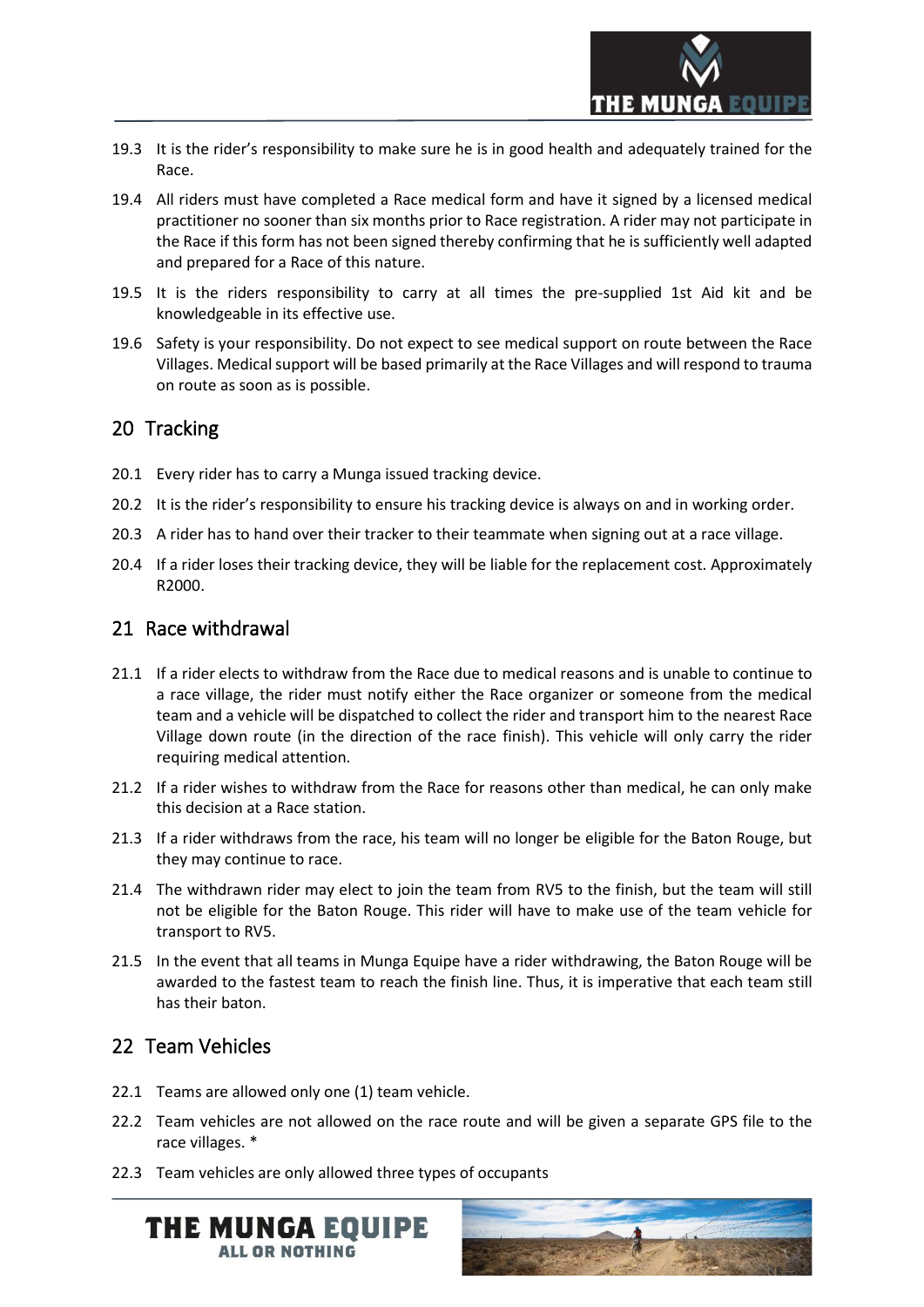

- 22.4 The team manager (1 person)
- 22.5 The riders on the way to the next race village (still in the race)
- 22.6 Withdrawn riders ( rider who is out of the race)
- 22.7 Team vehicles are not allowed to carry any friends or family for the riders. \*This is mainly due to dust and safety for the riders. The exception to this is if a rider withdraws and has to be collected by the team vehicle. In this instance, the team vehicle has to make its way back to the tar road by the shortest route possible, once the withdrawn rider has been collected.

## <span id="page-11-0"></span>23 Team Mangers

- 23.1 Each team is allowed one team manager.
- 23.2 This person must also be the team vehicle driver.
- 23.3 Team manager is not allowed to engage with a rider while on his participating leg of the race.
- 23.4 Team managers are only allowed to engage with riders in race villages, in other words, riders who have just signed out, or are about to sign in and start

### <span id="page-11-1"></span>24 Protests and complaints

- 24.1 If a rider has any complaint or protest, he must submit the complaint or protest after he has signed out at the race village, and provided he is not in breach of any of the Rules.
- 24.2 Riders have one hour to submit a complaint or protest after the Cut-off Time, and it has to be done in writing.
- 24.3 In all matters relating to the Rules, complaints and protests, or interpreting any of the abovementioned aspects, the chief Commissaire's decision is final and binding.

## <span id="page-11-2"></span>25 Disqualification

- 25.1 A rider may at any time (during or after the Race) be disqualified for any of the following reasons
	- a rider using any power other than his own physical power to move his bicycle forward along the route.
	- a rider climbing into a vehicle and at some point, continuing to Race.
	- a rider failing to sign in or out of one of the five race village checkpoints.
	- a rider physically towing another rider.
	- a rider being younger than the minimum stipulated Race age.
	- a rider failing to adequately display his bicycle number or their Race number.
	- a rider found off the Race route and behaving in a manner that the Race organizer deems to be contrary to the spirit of the Race.
	- a rider found taking a short cut.
	- a rider found taking down or defacing route markings.
	- a rider found to be ignoring or contravening the traffic regulations on public roads.



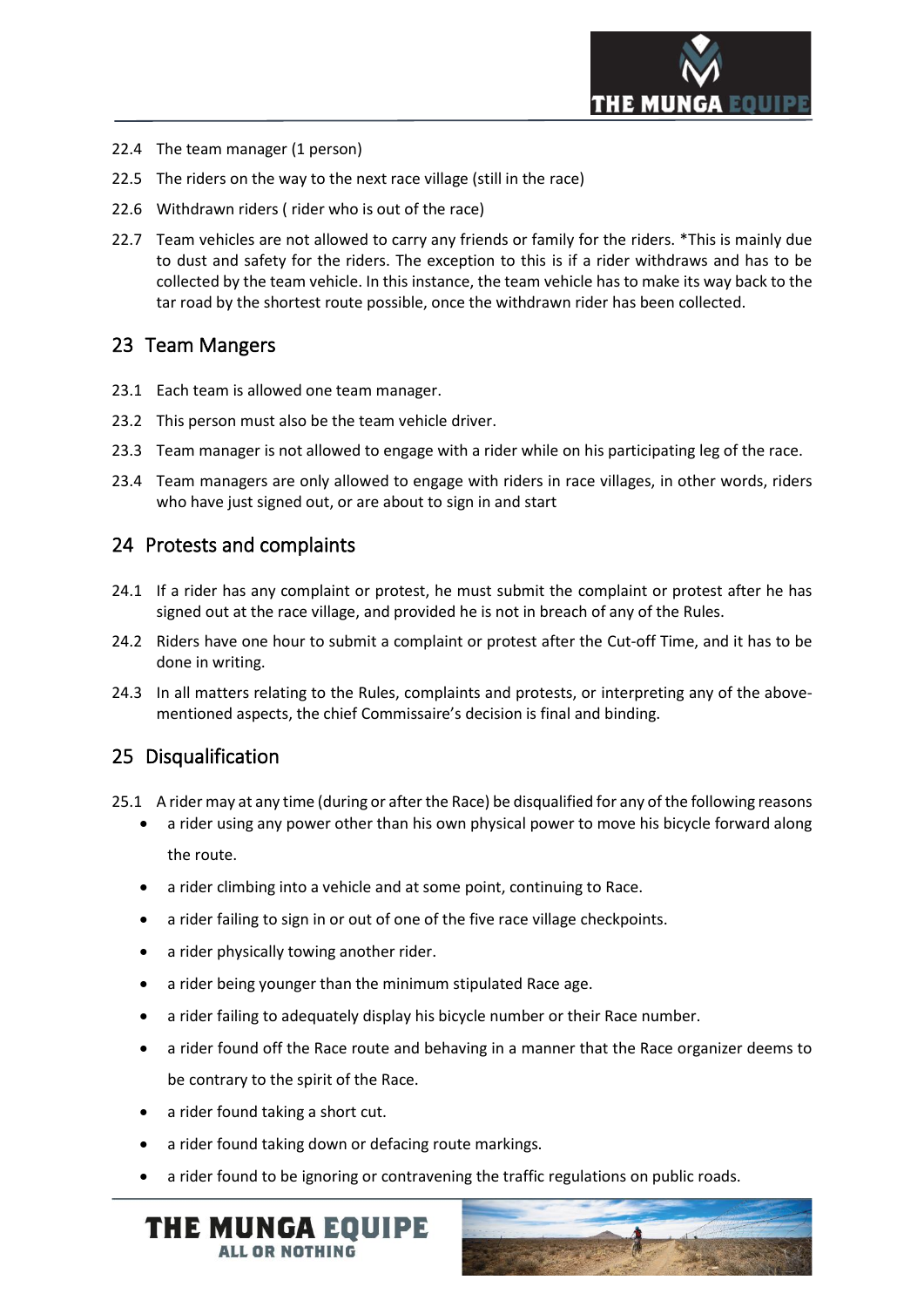

- a rider found to be using a different bicycle frame to that on which he started the Race.
- a rider found without a helmet outside of one of the five Race stations and on their bicycle.
- a rider found without one of the compulsory pieces of equipment.
- a rider who starts the Race later than one hour after the official Race start and does not have approval to do so.
- a rider receiving prearranged support anywhere along the route or in the Race stations.
- a rider caught drafting a competing rider for a second time between RV1 and RV5.
- a rider found without a working tracker.
- a rider found littering.
- a rider behaving in a way that the Race organizer and/or chief Commissaire deem to be inappropriate, contrary to the spirit of the Race or otherwise in bad faith.
- 25.2 It is the Race Directors sole discretion to disqualify a rider. As such, after assessing the evidence and applying the DPA, he may decide not to disqualify the rider.

#### <span id="page-12-0"></span>26 Environmental considerations

In the spirit of mountain biking, it is incumbent on each rider to respect the environment. As such, each rider must also adhere to the following rules:

- No littering of any form will be tolerated, including but not limited to dropping food packaging, bottles and mountain bicycle spares.
- Smoking is not allowed anywhere along the route.
- No rider is allowed to wilfully damage any plant or bush.

## <span id="page-12-1"></span>27 Doping

- 27.1 The Race attempts to conform to the World Anti-Doping Agency Code and as such adopts a zero-tolerance policy towards doping in all its forms.
- 27.2 For the WADA code and more information, please see the following WADA link [https//www.wada-ama.org/en/resources/thecode/](https://www.wada-ama.org/en/resources/thecode/) 2009-world-anti-dopingcode#.VAAoj7ySz18
- 27.3 The Race organizer reserves the right to test all participants as and when it deems appropriate, and no rider shall object thereto.
- <span id="page-12-2"></span>27.4 Any Rider caught doping, will be banned from The Munga Race for life.

## 28 Team Equipe logistical plan

This is a suggested plan to help with your team logistics, and while you do not have to stick to this precisely, we encourage you to understand the complexities involved so that your team does not